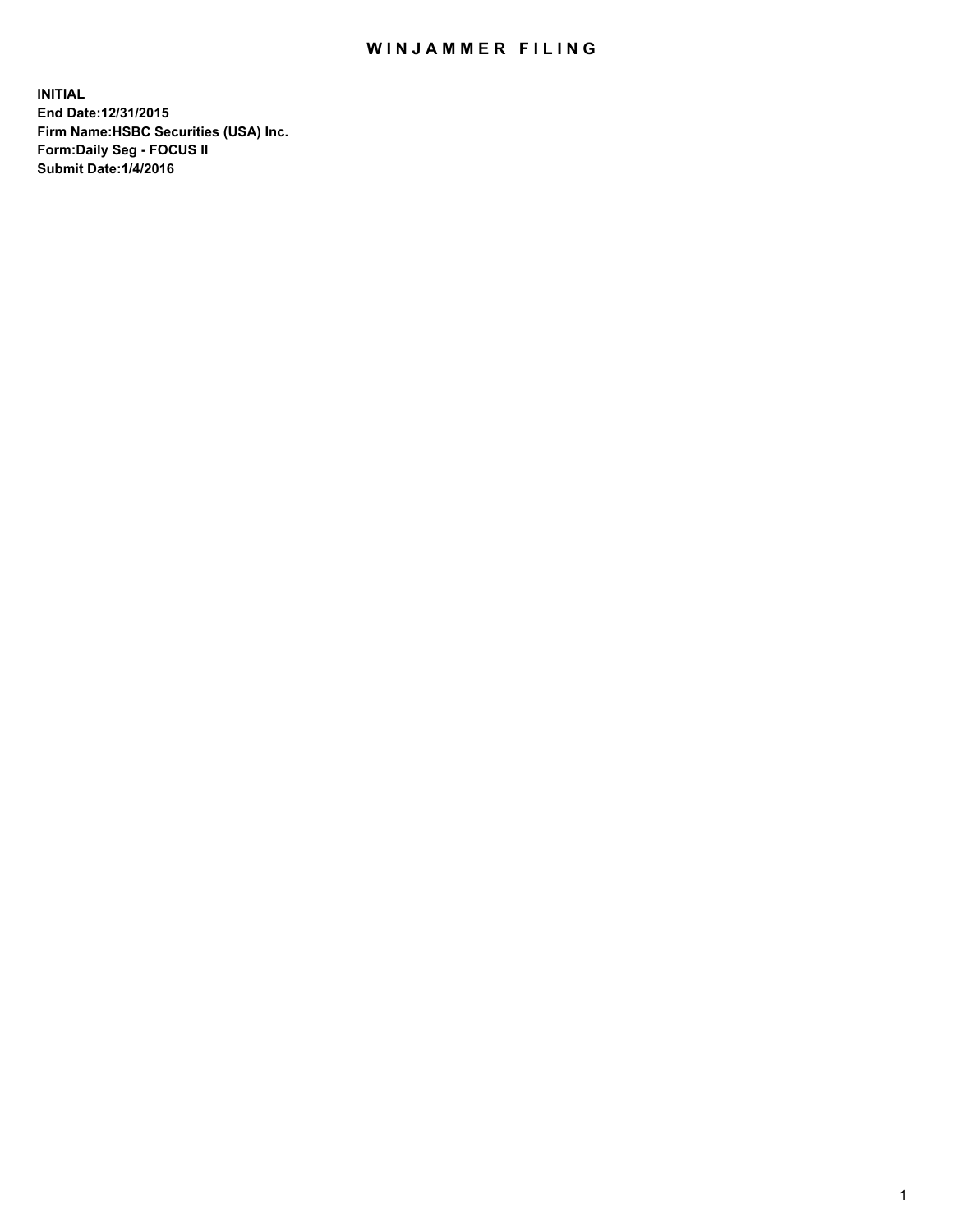## **INITIAL End Date:12/31/2015 Firm Name:HSBC Securities (USA) Inc. Form:Daily Seg - FOCUS II Submit Date:1/4/2016 Daily Segregation - Cover Page**

| Name of Company<br><b>Contact Name</b><br><b>Contact Phone Number</b><br><b>Contact Email Address</b>                                                                                                                                                                                                                            | <b>HSBC Securities (USA) Inc.</b><br><b>Michael Vacca</b><br>212-525-7951<br>steven.richardson@us.hsbc.com |
|----------------------------------------------------------------------------------------------------------------------------------------------------------------------------------------------------------------------------------------------------------------------------------------------------------------------------------|------------------------------------------------------------------------------------------------------------|
| FCM's Customer Segregated Funds Residual Interest Target (choose one):<br>a. Minimum dollar amount: ; or<br>b. Minimum percentage of customer segregated funds required:%; or<br>c. Dollar amount range between: and; or<br>d. Percentage range of customer segregated funds required between:% and%.                            | 110,000,000<br>0 <sub>0</sub><br>0 <sub>0</sub>                                                            |
| FCM's Customer Secured Amount Funds Residual Interest Target (choose one):<br>a. Minimum dollar amount: ; or<br>b. Minimum percentage of customer secured funds required:%; or<br>c. Dollar amount range between: and; or<br>d. Percentage range of customer secured funds required between:% and%.                              | 10,000,000<br><u>00</u><br>00                                                                              |
| FCM's Cleared Swaps Customer Collateral Residual Interest Target (choose one):<br>a. Minimum dollar amount: ; or<br>b. Minimum percentage of cleared swaps customer collateral required:% ; or<br>c. Dollar amount range between: and; or<br>d. Percentage range of cleared swaps customer collateral required between: % and %. | 90,000,000<br>0 <sub>0</sub><br>0 <sub>0</sub>                                                             |

Attach supporting documents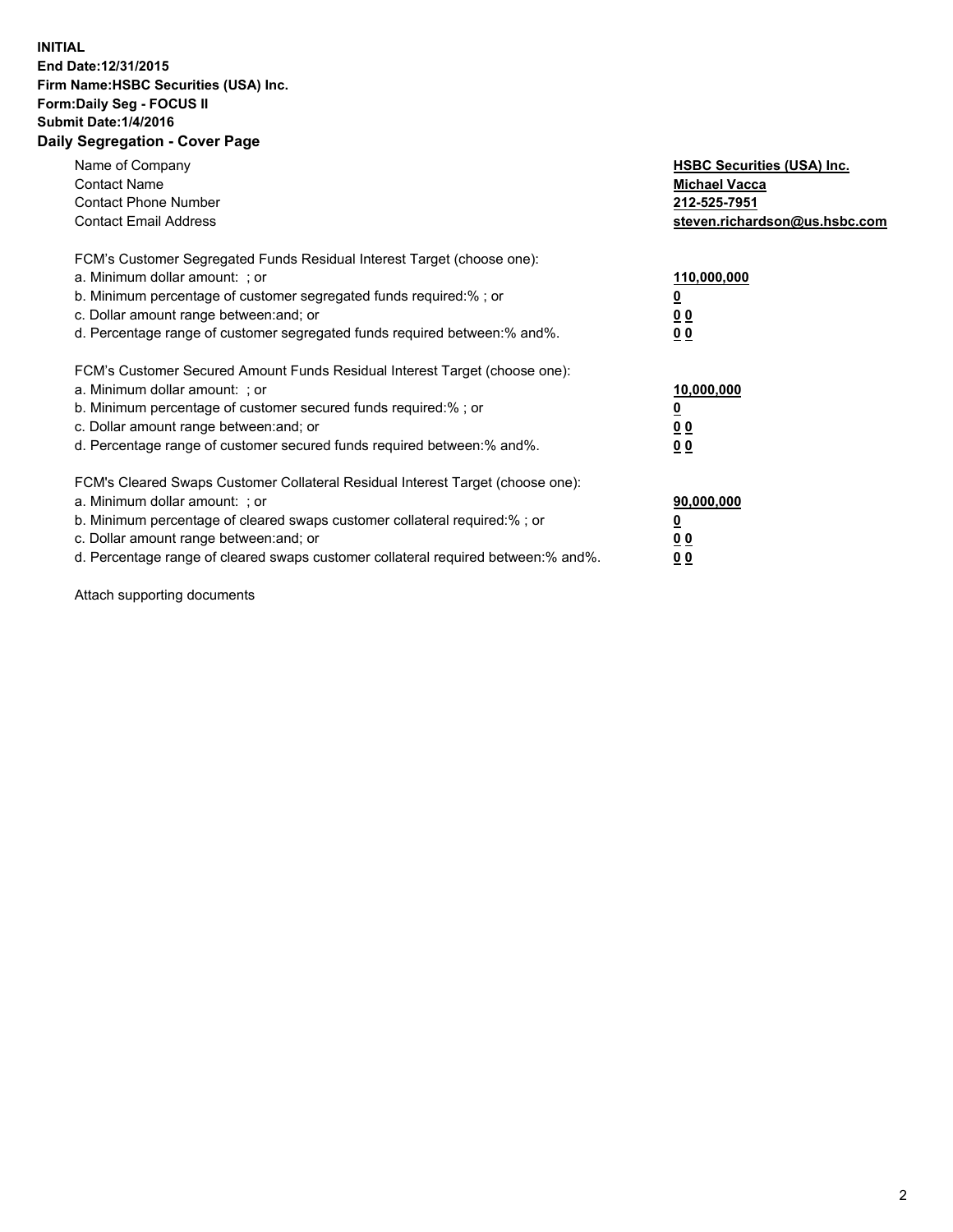**INITIAL End Date:12/31/2015 Firm Name:HSBC Securities (USA) Inc. Form:Daily Seg - FOCUS II Submit Date:1/4/2016 Daily Segregation - Secured Amounts** Foreign Futures and Foreign Options Secured Amounts Amount required to be set aside pursuant to law, rule or regulation of a foreign government or a rule of a self-regulatory organization authorized thereunder **0** [7305] 1. Net ledger balance - Foreign Futures and Foreign Option Trading - All Customers A. Cash **35,041,838** [7315] B. Securities (at market) **129,903,668** [7317] 2. Net unrealized profit (loss) in open futures contracts traded on a foreign board of trade **2,602,272** [7325] 3. Exchange traded options a. Market value of open option contracts purchased on a foreign board of trade **0** [7335] b. Market value of open contracts granted (sold) on a foreign board of trade **0** [7337] 4. Net equity (deficit) (add lines 1. 2. and 3.) **167,547,778** [7345] 5. Account liquidating to a deficit and account with a debit balances - gross amount **5,649,357** [7351] Less: amount offset by customer owned securities **-5,649,357** [7352] **0** [7354] 6. Amount required to be set aside as the secured amount - Net Liquidating Equity Method (add lines 4 and 5) **167,547,778** [7355] 7. Greater of amount required to be set aside pursuant to foreign jurisdiction (above) or line 6. **167,547,778** [7360] FUNDS DEPOSITED IN SEPARATE REGULATION 30.7 ACCOUNTS 1. Cash in banks A. Banks located in the United States **27,379,557** [7500] B. Other banks qualified under Regulation 30.7 **0** [7520] **27,379,557** [7530] 2. Securities A. In safekeeping with banks located in the United States **88,091,431** [7540] B. In safekeeping with other banks qualified under Regulation 30.7 **0** [7560] **88,091,431** [7570] 3. Equities with registered futures commission merchants A. Cash **0** [7580] B. Securities **0** [7590] C. Unrealized gain (loss) on open futures contracts **0** [7600] D. Value of long option contracts **0** [7610] E. Value of short option contracts **0** [7615] **0** [7620] 4. Amounts held by clearing organizations of foreign boards of trade A. Cash **0** [7640] B. Securities **0** [7650] C. Amount due to (from) clearing organization - daily variation **0** [7660] D. Value of long option contracts **0** [7670] E. Value of short option contracts **0** [7675] **0** [7680] 5. Amounts held by members of foreign boards of trade A. Cash **80,608,055** [7700] B. Securities **41,812,237** [7710] C. Unrealized gain (loss) on open futures contracts **2,602,272** [7720] D. Value of long option contracts **0** [7730] E. Value of short option contracts **0** [7735] **125,022,564** [7740] 6. Amounts with other depositories designated by a foreign board of trade **0** [7760] 7. Segregated funds on hand **0** [7765] 8. Total funds in separate section 30.7 accounts **240,493,552** [7770] 9. Excess (deficiency) Set Aside for Secured Amount (subtract line 7 Secured Statement Page 1 from Line 8) **72,945,774** [7380] 10. Management Target Amount for Excess funds in separate section 30.7 accounts **10,000,000** [7780] 11. Excess (deficiency) funds in separate 30.7 accounts over (under) Management Target **62,945,774** [7785]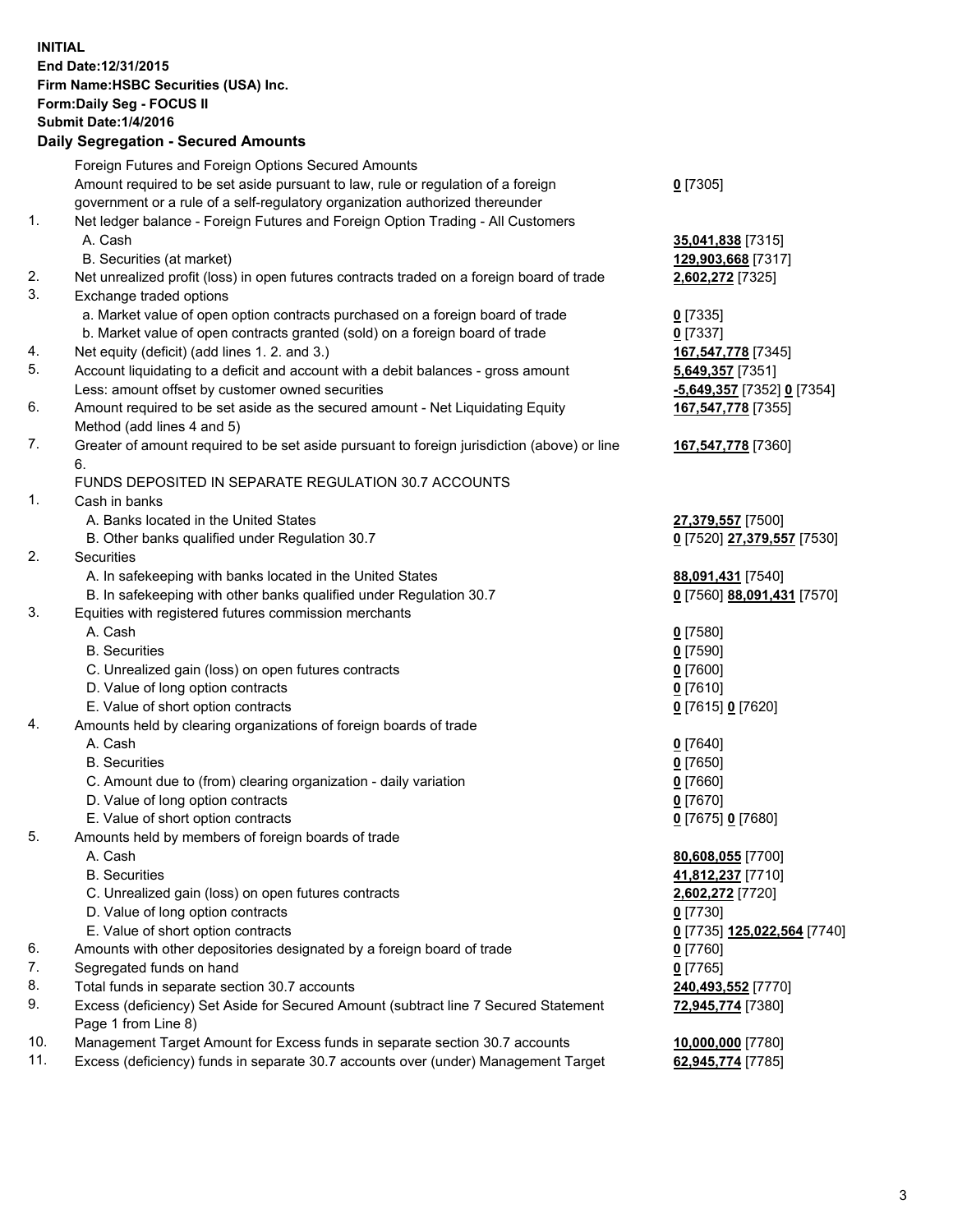| <b>INITIAL</b><br>End Date: 12/31/2015<br>Firm Name: HSBC Securities (USA) Inc.<br>Form: Daily Seg - FOCUS II<br><b>Submit Date: 1/4/2016</b><br>Daily Segregation - Segregation Statement |                                                                                                |                                   |  |  |
|--------------------------------------------------------------------------------------------------------------------------------------------------------------------------------------------|------------------------------------------------------------------------------------------------|-----------------------------------|--|--|
|                                                                                                                                                                                            | SEGREGATION REQUIREMENTS(Section 4d(2) of the CEAct)                                           |                                   |  |  |
| 1.                                                                                                                                                                                         | Net ledger balance                                                                             |                                   |  |  |
|                                                                                                                                                                                            | A. Cash                                                                                        | 208,652,850 [7010]                |  |  |
|                                                                                                                                                                                            | B. Securities (at market)                                                                      | 933,397,716 [7020]                |  |  |
| 2.                                                                                                                                                                                         | Net unrealized profit (loss) in open futures contracts traded on a contract market             | 21,524,241 [7030]                 |  |  |
| 3.                                                                                                                                                                                         | Exchange traded options                                                                        |                                   |  |  |
|                                                                                                                                                                                            | A. Add market value of open option contracts purchased on a contract market                    | 93,791,919 [7032]                 |  |  |
|                                                                                                                                                                                            | B. Deduct market value of open option contracts granted (sold) on a contract market            | -30,758,350 [7033]                |  |  |
| 4.                                                                                                                                                                                         | Net equity (deficit) (add lines 1, 2 and 3)                                                    | 1,226,608,376 [7040]              |  |  |
| 5.                                                                                                                                                                                         | Accounts liquidating to a deficit and accounts with                                            |                                   |  |  |
|                                                                                                                                                                                            | debit balances - gross amount                                                                  | 21,108,301 [7045]                 |  |  |
|                                                                                                                                                                                            | Less: amount offset by customer securities                                                     | -21,133,984 [7047] -25,683 [7050] |  |  |
| 6.                                                                                                                                                                                         | Amount required to be segregated (add lines 4 and 5)                                           | 1,226,582,693 [7060]              |  |  |
|                                                                                                                                                                                            | FUNDS IN SEGREGATED ACCOUNTS                                                                   |                                   |  |  |
| 7.                                                                                                                                                                                         | Deposited in segregated funds bank accounts                                                    |                                   |  |  |
|                                                                                                                                                                                            | A. Cash                                                                                        | 128,869,874 [7070]                |  |  |
|                                                                                                                                                                                            | B. Securities representing investments of customers' funds (at market)                         | $0$ [7080]                        |  |  |
|                                                                                                                                                                                            | C. Securities held for particular customers or option customers in lieu of cash (at<br>market) | 181,123,309 [7090]                |  |  |
| 8.                                                                                                                                                                                         | Margins on deposit with derivatives clearing organizations of contract markets                 |                                   |  |  |
|                                                                                                                                                                                            | A. Cash                                                                                        | 28,603,109 [7100]                 |  |  |
|                                                                                                                                                                                            | B. Securities representing investments of customers' funds (at market)                         | 149,322,722 [7110]                |  |  |
|                                                                                                                                                                                            | C. Securities held for particular customers or option customers in lieu of cash (at            | 752,274,407 [7120]                |  |  |
|                                                                                                                                                                                            | market)                                                                                        |                                   |  |  |
| 9.                                                                                                                                                                                         | Net settlement from (to) derivatives clearing organizations of contract markets                | -28,990,940 [7130]                |  |  |
| 10.                                                                                                                                                                                        | Exchange traded options                                                                        |                                   |  |  |
|                                                                                                                                                                                            | A. Value of open long option contracts                                                         | 93,791,919 [7132]                 |  |  |
|                                                                                                                                                                                            | B. Value of open short option contracts                                                        | -30,758,350 [7133]                |  |  |
| 11.                                                                                                                                                                                        | Net equities with other FCMs                                                                   |                                   |  |  |
|                                                                                                                                                                                            | A. Net liquidating equity                                                                      | 85,434,347 [7140]                 |  |  |
|                                                                                                                                                                                            | B. Securities representing investments of customers' funds (at market)                         | $\underline{0}$ [7160]            |  |  |
|                                                                                                                                                                                            | C. Securities held for particular customers or option customers in lieu of cash (at            | $0$ [7170]                        |  |  |
|                                                                                                                                                                                            | market)                                                                                        |                                   |  |  |
| 12.                                                                                                                                                                                        | Segregated funds on hand                                                                       | $0$ [7150]                        |  |  |
| 13.                                                                                                                                                                                        | Total amount in segregation (add lines 7 through 12)                                           | 1,359,670,397 [7180]              |  |  |
| 14.                                                                                                                                                                                        | Excess (deficiency) funds in segregation (subtract line 6 from line 13)                        | 133,087,704 [7190]                |  |  |
| 15.                                                                                                                                                                                        | Management Target Amount for Excess funds in segregation                                       | 110,000,000 [7194]                |  |  |
| 16.                                                                                                                                                                                        | Excess (deficiency) funds in segregation over (under) Management Target Amount                 | 23,087,704 [7198]                 |  |  |
|                                                                                                                                                                                            | <b>Excess</b>                                                                                  |                                   |  |  |